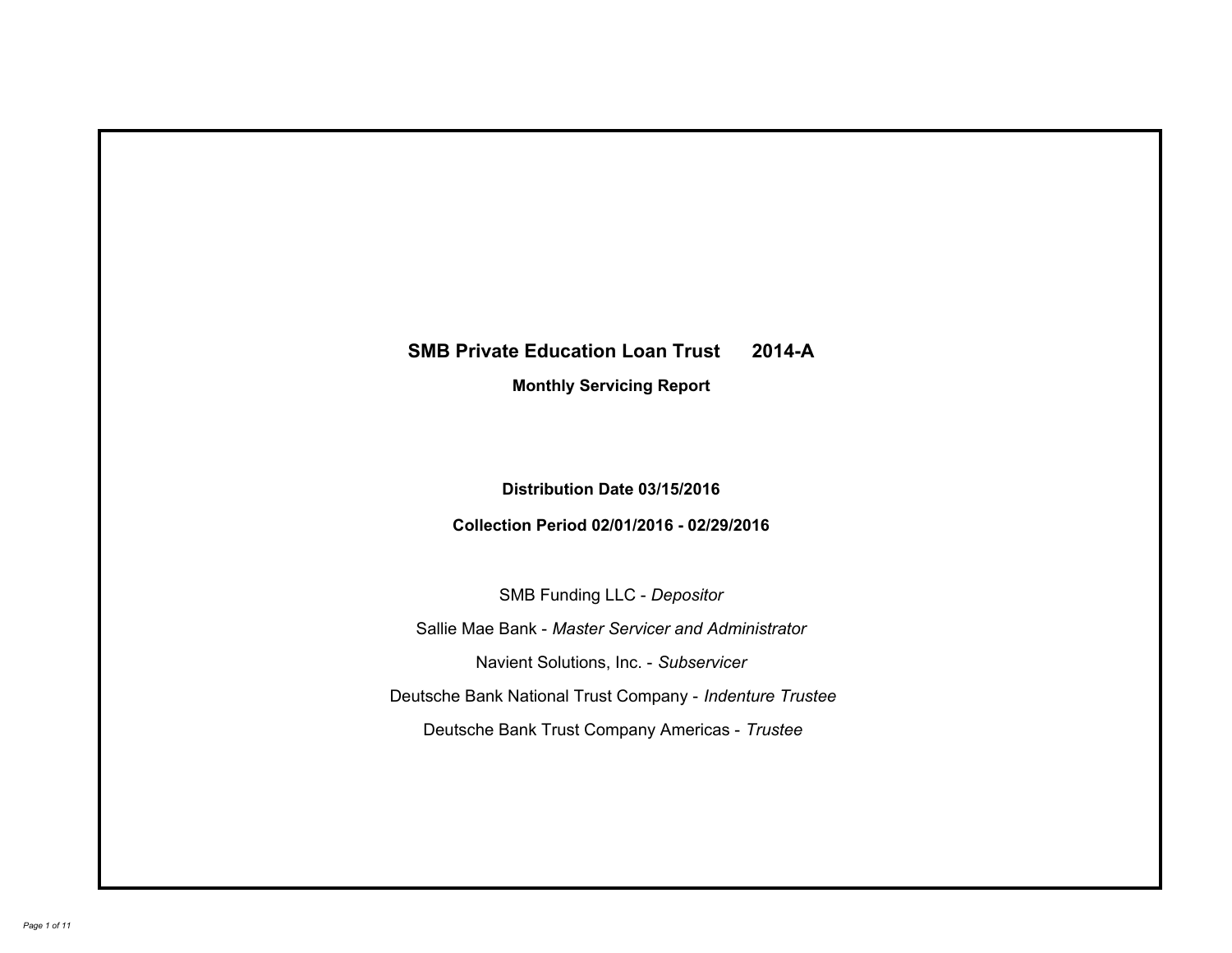|  |  |  | <b>Deal Parameters</b> |  |
|--|--|--|------------------------|--|
|--|--|--|------------------------|--|

| Α           | <b>Student Loan Portfolio Characteristics</b>   |                   | 08/07/2014       | 01/31/2016       | 02/29/2016       |
|-------------|-------------------------------------------------|-------------------|------------------|------------------|------------------|
|             | <b>Principal Balance</b>                        |                   | \$361,523,983.59 | \$332,693,654.16 | \$329,270,384.83 |
|             | Interest to be Capitalized Balance              |                   | 17,313,307.43    | 15,466,354.49    | 15,090,501.05    |
|             | Pool Balance                                    |                   | \$378,837,291.02 | \$348,160,008.65 | \$344,360,885.88 |
|             | Weighted Average Coupon (WAC)                   |                   | 7.81%            | 7.86%            | 7.84%            |
|             | Weighted Average Remaining Term                 |                   | 138.29           | 138.09           | 138.52           |
|             | Number of Loans                                 |                   | 33,555           | 30,227           | 29,953           |
|             | Number of Borrowers                             |                   | 26,651           | 23,650           | 23,438           |
|             | Pool Factor                                     |                   |                  | 0.919022538      | 0.908994162      |
|             | Since Issued Total Constant Prepayment Rate (1) |                   |                  | 5.91%            | 6.15%            |
| $\sf B$     | <b>Debt Securities</b>                          | <b>Cusip/Isin</b> | 02/16/2016       |                  | 03/15/2016       |
|             | A1                                              | 784456AA3         | \$61,976,353.25  |                  | \$57,177,195.81  |
|             | A <sub>2</sub> A                                | 784456AB1         | \$68,000,000.00  |                  | \$68,000,000.00  |
|             | A2B                                             | 784456AC9         | \$68,000,000.00  |                  | \$68,000,000.00  |
|             | A3                                              | 784456AD7         | \$50,000,000.00  |                  | \$50,000,000.00  |
|             | В                                               | 784456AE5         | \$36,000,000.00  |                  | \$36,000,000.00  |
|             | С                                               | 784456AF2         | \$42,000,000.00  |                  | \$42,000,000.00  |
|             |                                                 |                   |                  |                  |                  |
| $\mathsf C$ | <b>Certificates</b>                             | Cusip/Isin        | 02/16/2016       |                  | 03/15/2016       |
|             | <b>Excess Distribution</b>                      | 784456AG0         | \$100,000.00     |                  | \$100,000.00     |
|             |                                                 |                   |                  |                  |                  |
| D           | <b>Account Balances</b>                         |                   | 02/16/2016       |                  | 03/15/2016       |
|             | Reserve Account Balance                         |                   | \$958,735.00     |                  | \$958,735.00     |
|             |                                                 |                   |                  |                  |                  |
| Ε           | <b>Asset / Liability</b>                        |                   | 02/16/2016       |                  | 03/15/2016       |
|             | Overcollateralization Percentage *              |                   | 18.44%           |                  | 18.93%           |
|             | Specified Overcollateralization Amount *        |                   | \$104,448,002.60 |                  | \$103,308,265.76 |
|             | Actual Overcollateralization Amount *           |                   | \$64,183,655.40  |                  | \$65,183,690.07  |

\* Based on the Rated debt securities (Class A and Class B Bonds)

(1) Since Issued Total CPR calculations found in monthly servicing reports issued on or prior to September 15, 2015 originally included loans that were removed from the pool by the sponsor because they became ineligible for the pool between the cut-off date and settlement date. On October 5, 2015, Since Issued Total CPR calculations were revised to exclude these loans and all prior monthly servicing reports were restated. For additional information, see 'Since Issued CPR Methodology' found on page 11 of this report.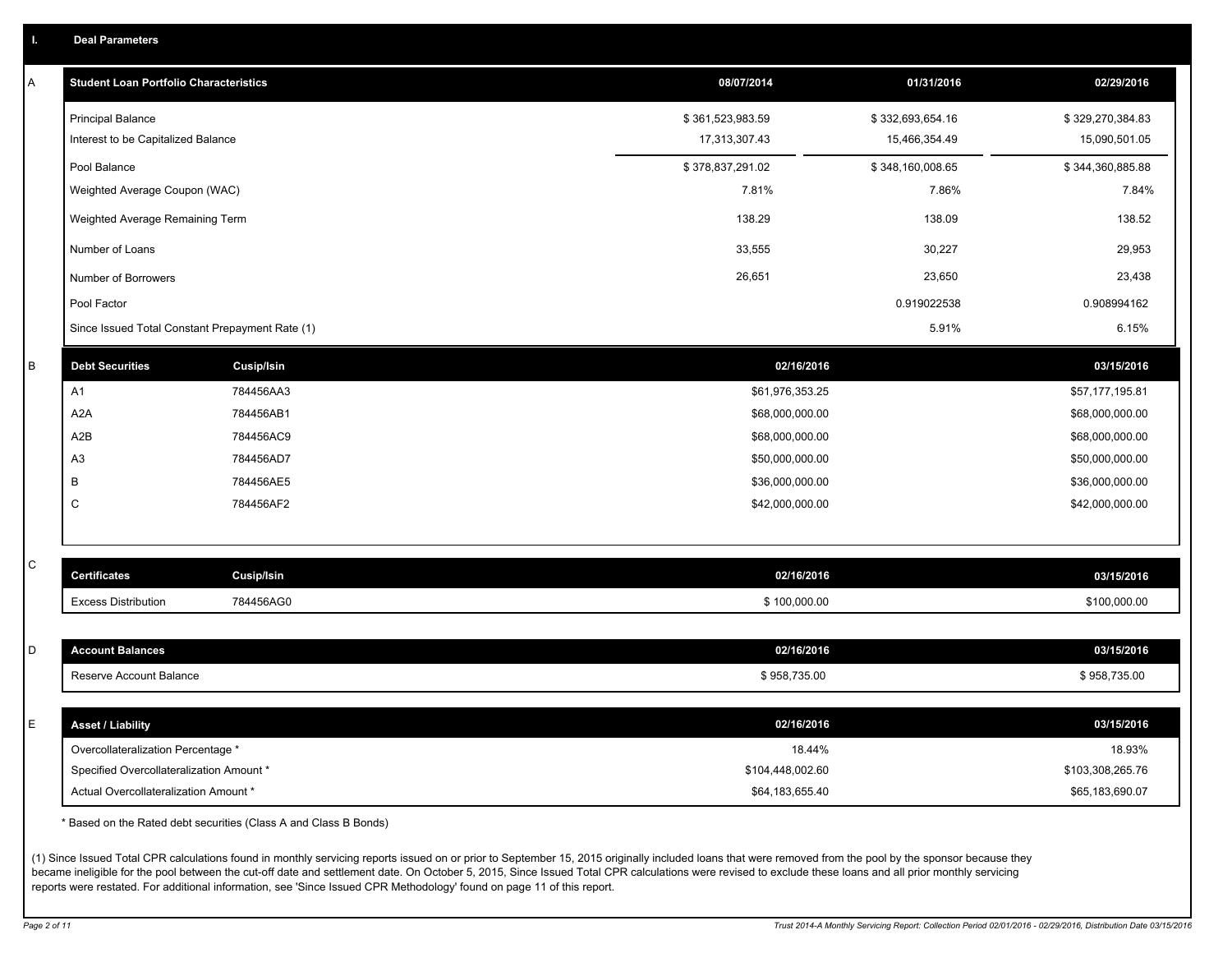## **II. 2014-A Trust Activity 02/01/2016 through 02/29/2016**

| Α | <b>Student Loan Principal Receipts</b>                           |                |
|---|------------------------------------------------------------------|----------------|
|   | <b>Borrower Principal</b>                                        | 4,294,971.16   |
|   | <b>Consolidation Activity Principal</b>                          | 0.00           |
|   | Seller Principal Reimbursement                                   | 0.00           |
|   | Servicer Principal Reimbursement                                 | 0.00           |
|   | Delinquent Principal Purchases by Servicer                       | 0.00           |
|   | Other Principal Deposits                                         | 0.00           |
|   | <b>Total Principal Receipts</b>                                  | \$4,294,971.16 |
| B | <b>Student Loan Interest Receipts</b>                            |                |
|   | Borrower Interest                                                | 1,372,910.90   |
|   | <b>Consolidation Activity Interest</b>                           | 0.00           |
|   | Seller Interest Reimbursement                                    | 0.00           |
|   | Servicer Interest Reimbursement                                  | (3,233.16)     |
|   | Delinquent Interest Purchases by Servicer                        | 0.00           |
|   | Other Interest Deposits                                          | 11,142.82      |
|   | <b>Total Interest Receipts</b>                                   | \$1,380,820.56 |
| С | <b>Recoveries on Realized Losses</b>                             | \$4,682.44     |
| D | <b>Investment Income</b>                                         | \$1,662.53     |
| Е | <b>Funds Borrowed from Next Collection Period</b>                | \$0.00         |
| F | <b>Funds Repaid from Prior Collection Period</b>                 | \$0.00         |
| G | Loan Sale or Purchase Proceeds                                   | \$0.00         |
| н | Initial Deposits to Collection Account                           | \$0.00         |
|   | <b>Excess Transferred from Other Accounts</b>                    | \$0.00         |
| J | <b>Borrower Benefit Reimbursements</b>                           | \$0.00         |
| Κ | <b>Gross Swap Receipt</b>                                        | \$0.00         |
| L | <b>Other Deposits</b>                                            | \$0.00         |
| м | <b>Other Fees Collected</b>                                      | \$0.00         |
| N | <b>AVAILABLE FUNDS</b>                                           | \$5,682,136.69 |
| O | Non-Cash Principal Activity During Collection Period             | \$871,701.83   |
| P | Aggregate Purchased Amounts by the Depositor, Servicer or Seller | \$0.00         |
| Q | Aggregate Loan Substitutions                                     | \$0.00         |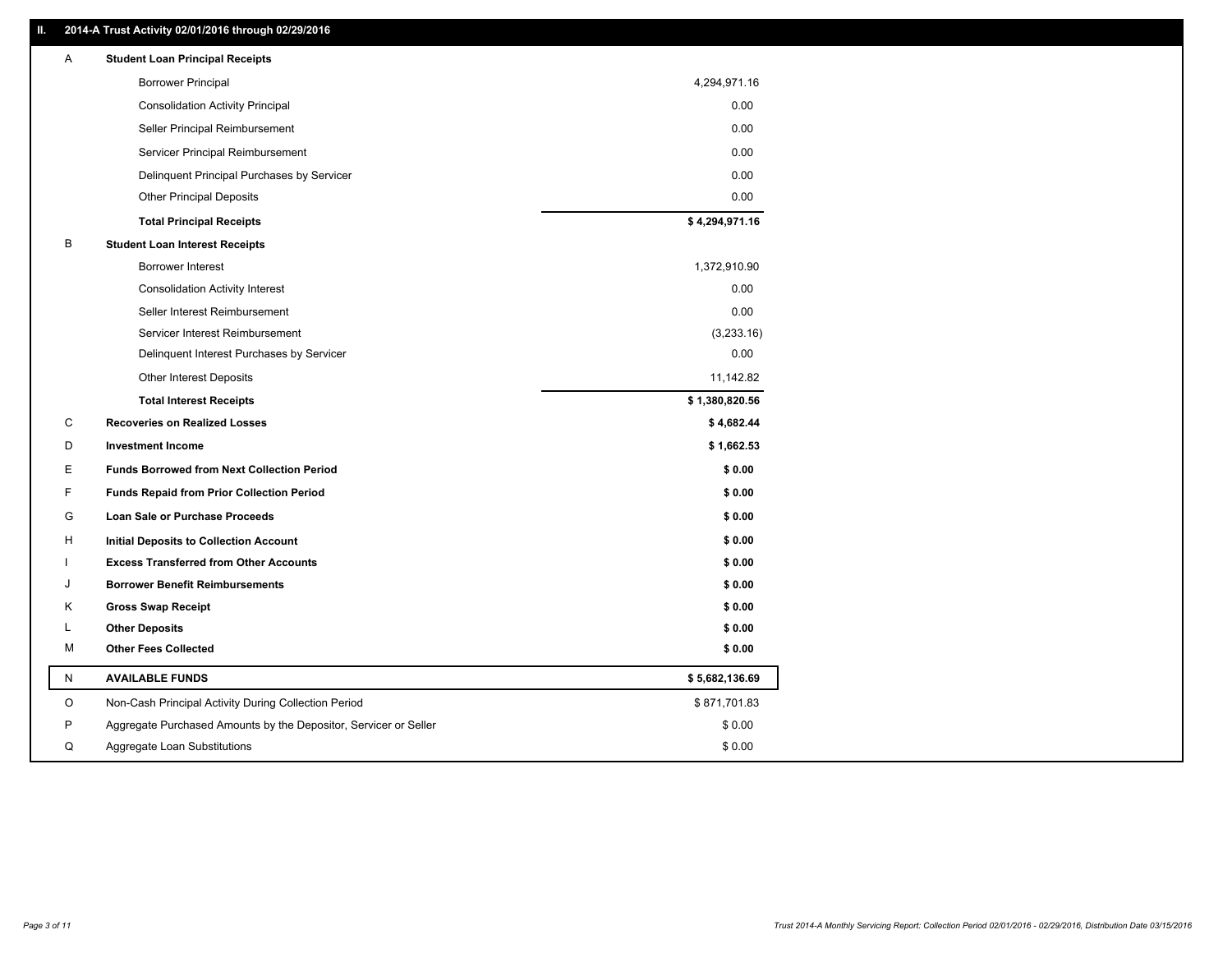|                   |                         |                          |         | 02/29/2016       |                | 01/31/2016               |         |                  |                |
|-------------------|-------------------------|--------------------------|---------|------------------|----------------|--------------------------|---------|------------------|----------------|
|                   |                         | <b>Wtd Avg</b><br>Coupon | # Loans | Principal        | % of Principal | <b>Wtd Avg</b><br>Coupon | # Loans | Principal        | % of Principal |
| INTERIM:          | IN SCHOOL               | 8.73%                    | 3,354   | \$33,471,296.36  | 10.165%        | 8.74%                    | 3,563   | \$35,215,150.76  | 10.585%        |
|                   | GRACE                   | 8.79%                    | 1,019   | \$9,798,946.88   | 2.976%         | 8.76%                    | 1,068   | \$10,730,861.68  | 3.225%         |
|                   | <b>DEFERMENT</b>        | 8.66%                    | 1,078   | \$10,875,535.53  | 3.303%         | 8.67%                    | 1,003   | \$10,219,621.02  | 3.072%         |
| <b>REPAYMENT:</b> | <b>CURRENT</b>          | 7.58%                    | 22,942  | \$254,663,242.32 | 77.342%        | 7.59%                    | 22,753  | \$252,193,964.68 | 75.804%        |
|                   | 31-60 DAYS DELINQUENT   | 8.80%                    | 315     | \$4,030,275.28   | 1.224%         | 8.48%                    | 393     | \$5,055,049.14   | 1.519%         |
|                   | 61-90 DAYS DELINQUENT   | 8.74%                    | 149     | \$1,966,104.96   | 0.597%         | 8.70%                    | 142     | \$1,801,435.22   | 0.541%         |
|                   | 91-120 DAYS DELINQUENT  | 8.76%                    | 96      | \$1,217,545.46   | 0.370%         | 8.33%                    | 72      | \$818,629.21     | 0.246%         |
|                   | 121-150 DAYS DELINQUENT | 8.79%                    | 57      | \$601,097.94     | 0.183%         | 9.22%                    | 77      | \$847,671.64     | 0.255%         |
|                   | 151-180 DAYS DELINQUENT | 9.08%                    | 48      | \$555,011.79     | 0.169%         | 8.82%                    | 62      | \$777,045.05     | 0.234%         |
|                   | > 180 DAYS DELINQUENT   | 8.82%                    | 53      | \$655,521.40     | 0.199%         | 9.26%                    | 55      | \$559,609.62     | 0.168%         |
|                   | FORBEARANCE             | 8.10%                    | 842     | \$11,435,806.91  | 3.473%         | 8.31%                    | 1,039   | \$14,474,616.14  | 4.351%         |
| <b>TOTAL</b>      |                         |                          | 29,953  | \$329,270,384.83 | 100.00%        |                          | 30,227  | \$332,693,654.16 | 100.00%        |

Percentages may not total 100% due to rounding \*

\*\* Smart Option Interest Only loans and \$25 Fixed Payment loans classified as in repayment whether student borrowers are in school, in grace, in deferment or required to make full principal and interest payments on their l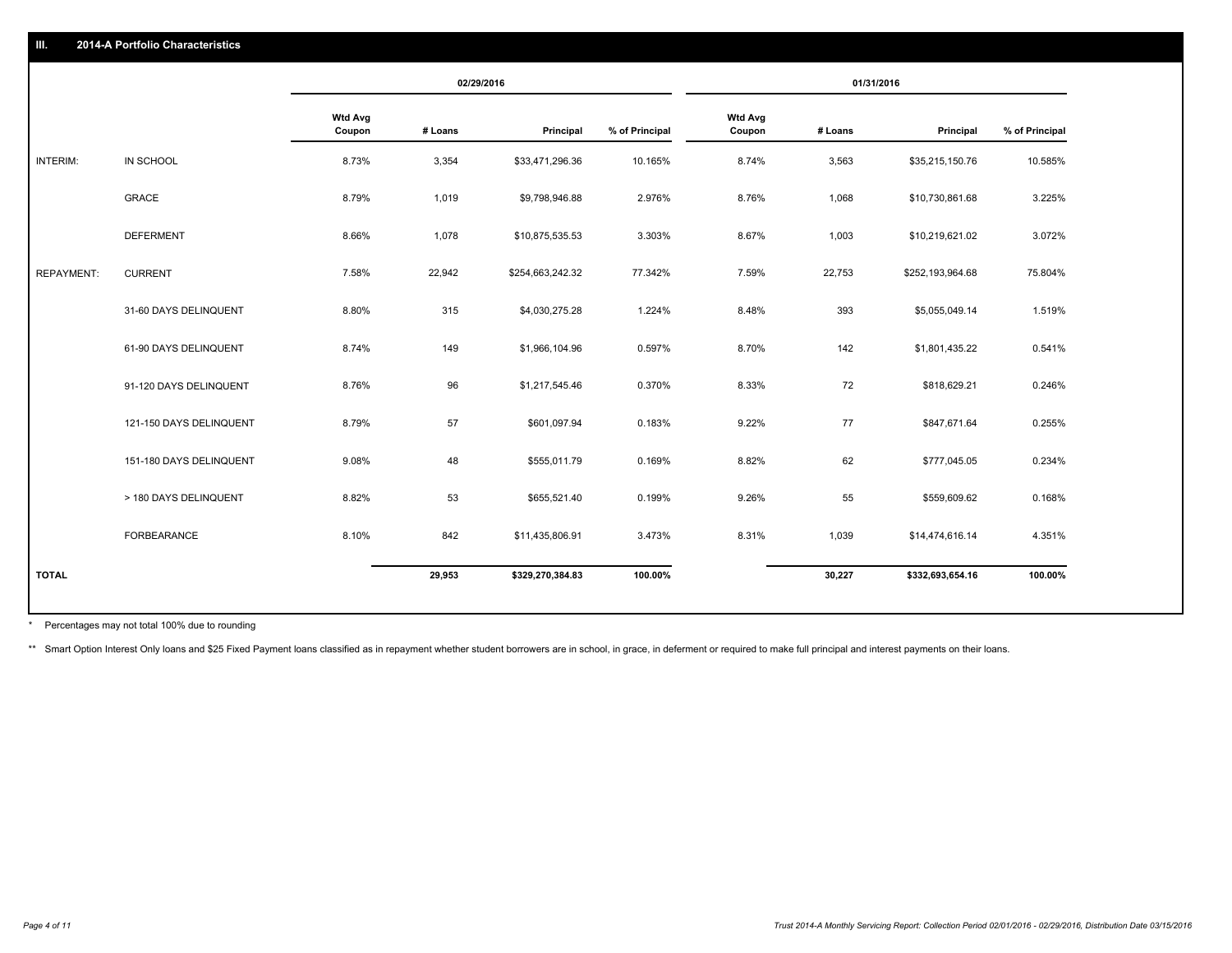|                                                         | 2/29/2016        | 1/31/2016        |
|---------------------------------------------------------|------------------|------------------|
| Pool Balance                                            | \$344,360,885.88 | \$348,160,008.65 |
| Total # Loans                                           | 29,953           | 30,227           |
| Total # Borrowers                                       | 23,438           | 23,650           |
| Weighted Average Coupon                                 | 7.84%            | 7.86%            |
| Weighted Average Remaining Term                         | 138.52           | 138.09           |
| Percent of Pool - Cosigned                              | 93.7%            | 93.7%            |
| Percent of Pool - Non Cosigned                          | 6.3%             | 6.3%             |
| Borrower Interest Accrued for Period                    | \$2,029,332.68   | \$2,195,822.76   |
| Outstanding Borrower Interest Accrued                   | \$16,510,769.26  | \$16,977,061.51  |
| Gross Principal Realized Loss - Periodic                | \$217,393.01     | \$149,055.70     |
| Gross Principal Realized Loss - Cumulative              | \$2,192,256.74   | \$1,974,863.73   |
| Delinquent Principal Purchased by Servicer - Periodic   | \$0.00           | \$0.00           |
| Delinquent Principal Purchased by Servicer - Cumulative | \$0.00           | \$0.00           |
| Recoveries on Realized Losses - Periodic                | \$4,682.44       | \$21,506.22      |
| Recoveries on Realized Losses - Cumulative              | \$89,727.59      | \$85,045.15      |
| Net Losses - Periodic                                   | \$212,710.57     | \$127,549.48     |
| Net Losses - Cumulative                                 | \$2,102,529.15   | \$1,889,818.58   |
| <b>Cumulative Gross Defaults</b>                        | \$2,192,256.74   | \$1,974,863.73   |
| Change in Gross Defaults                                | \$217,393.01     | \$149,055.70     |
| Non-Cash Principal Activity - Capitalized Interest      | \$1,091,880.09   | \$380,849.13     |
| Since Issued Total Constant Prepayment Rate (CPR) (1)   | 6.15%            | 5.91%            |
| Loan Substitutions                                      | \$0.00           | \$0.00           |
| <b>Cumulative Loan Substitutions</b>                    | \$0.00           | \$0.00           |
| <b>Unpaid Master Servicing Fees</b>                     | \$0.00           | \$0.00           |
| <b>Unpaid Sub-Servicing Fees</b>                        | \$0.00           | \$0.00           |
| <b>Unpaid Administration Fees</b>                       | \$0.00           | \$0.00           |
| Unpaid Carryover Master Servicing Fees                  | \$0.00           | \$0.00           |
| <b>Unpaid Carryover Sub-Servicing Fees</b>              | \$0.00           | \$0.00           |
| Note Interest Shortfall                                 | \$0.00           | \$0.00           |

(1) Since Issued Total CPR calculations found in monthly servicing reports issued on or prior to September 15, 2015 originally included loans that were removed from the pool by the sponsor because they became ineligible for the pool between the cut-off date and settlement date. On October 5, 2015, Since Issued Total CPR calculations were revised to exclude these loans and all prior monthly servicing reports were restated. For additional information, see 'Since Issued CPR Methodology' found on page 11 of this report.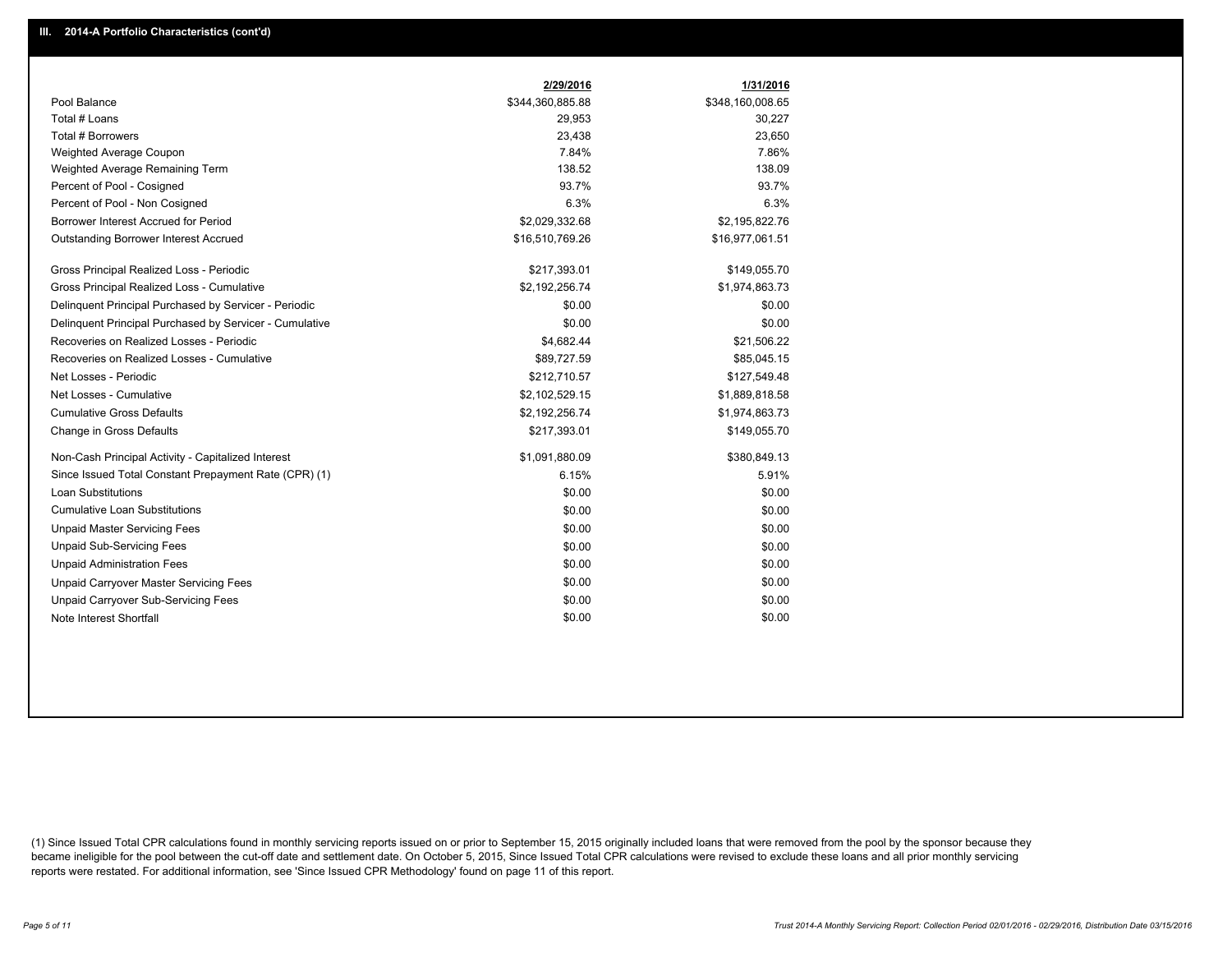## **IV. 2014-A Portfolio Statistics by Loan Program**

|                                                       | Weighted<br><b>Average Coupon</b> | # LOANS | \$ AMOUNT        | $\frac{9}{6}$ * |
|-------------------------------------------------------|-----------------------------------|---------|------------------|-----------------|
| - Smart Option Deferred Loans                         | 8.30%                             | 13,923  | \$143,539,236.45 | 43.593%         |
| - Smart Option Fixed Pay Loans                        | 7.87%                             | 8,849   | \$115,497,198.53 | 35.077%         |
| - Smart Option Interest-Only Loans                    | 6.79%                             | 7,181   | \$70,233,949.85  | 21.330%         |
| - Other Loan Programs                                 | 0.00%                             | 0.00    | \$0.00           | 0.000%          |
| <b>Total</b>                                          | 7.84%                             | 29,953  | \$329,270,384.83 | 100.000%        |
| Prime Indexed Loans -- Monthly Reset Adjustable       |                                   |         | \$0.00           |                 |
| Prime Indexed Loans -- Monthly Reset Non-Adjustable   |                                   |         | \$0.00           |                 |
| Prime Indexed Loans -- Quarterly Reset Adjustable     |                                   |         | \$0.00           |                 |
| Prime Indexed Loans -- Quarterly Reset Non-Adjustable |                                   |         | \$0.00           |                 |
| Prime Indexed Loans -- Annual Reset                   |                                   |         | \$0.00           |                 |
| T-Bill Indexed Loans                                  |                                   |         | \$0.00           |                 |
| Fixed Rate Loans                                      |                                   |         | \$48,580,696.21  |                 |
| <b>LIBOR Indexed Loans</b>                            |                                   |         | \$295,780,189.67 |                 |
|                                                       |                                   |         |                  |                 |

\* Note: Percentages may not total 100% due to rounding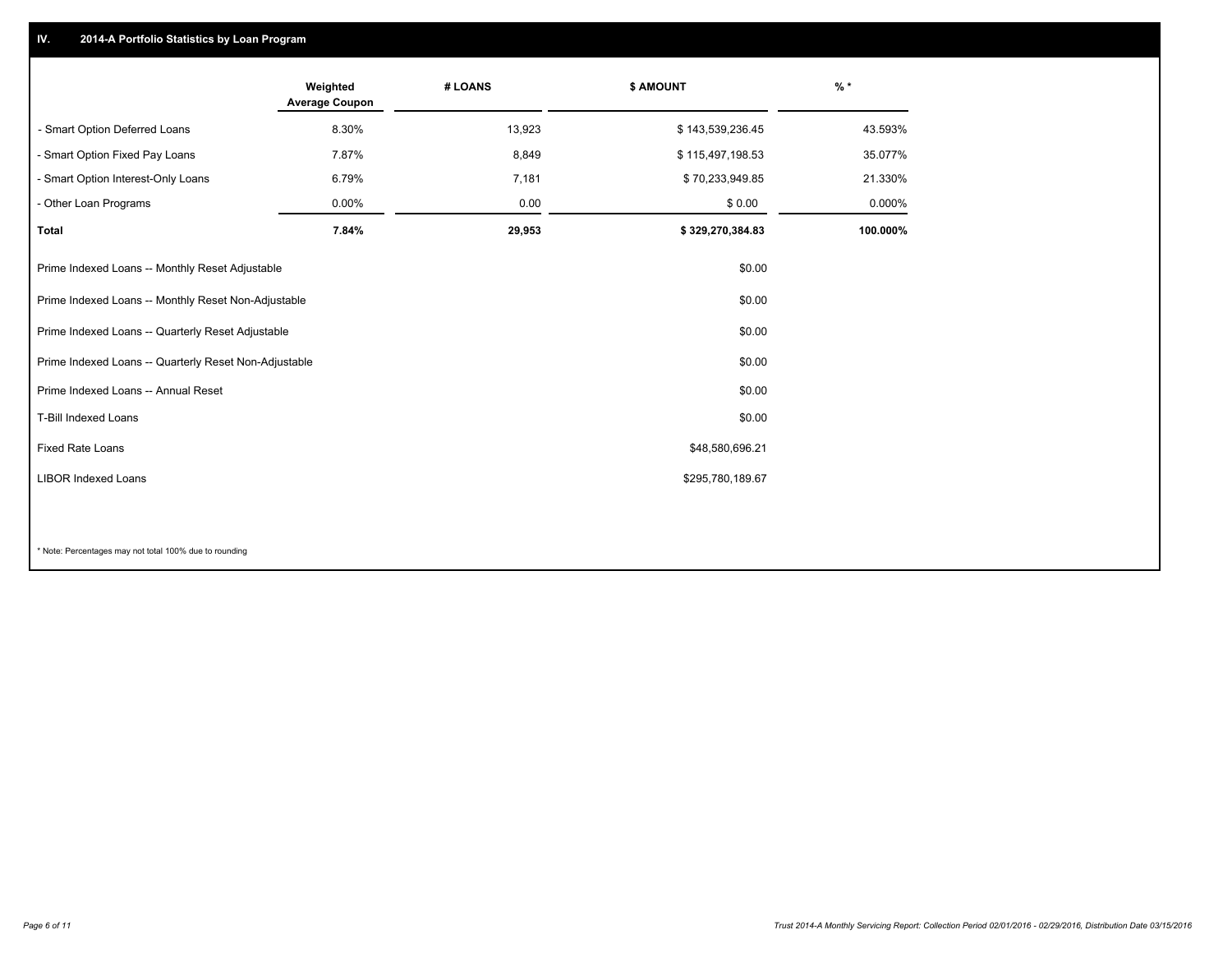| V. |       | 2014-A Reserve Account and Principal Distribution Calculations                                                                                                                                                        |                  |  |
|----|-------|-----------------------------------------------------------------------------------------------------------------------------------------------------------------------------------------------------------------------|------------------|--|
| А. |       | <b>Reserve Account</b>                                                                                                                                                                                                |                  |  |
|    |       | Specified Reserve Account Balance                                                                                                                                                                                     | \$958,735.00     |  |
|    |       | Actual Reserve Account Balance                                                                                                                                                                                        | \$958,735.00     |  |
| В. |       | <b>Principal Distribution Amount</b>                                                                                                                                                                                  |                  |  |
|    | j.    | Class A Notes Outstanding                                                                                                                                                                                             | \$247,976,353.25 |  |
|    | ii.   | Pool Balance                                                                                                                                                                                                          | \$344,360,885.88 |  |
|    | iii.  | <b>First Priority Principal Distribution Amount</b>                                                                                                                                                                   | \$0.00           |  |
|    |       | Class A and B Notes Outstanding                                                                                                                                                                                       | \$283,976,353.25 |  |
|    | iv.   |                                                                                                                                                                                                                       | \$0.00           |  |
|    | V.    | First Priority Principal Distribution Amount                                                                                                                                                                          |                  |  |
|    | vi.   | Pool Balance                                                                                                                                                                                                          | \$344,360,885.88 |  |
|    | vii.  | Specified Overcollateralization Amount                                                                                                                                                                                | \$103,308,265.76 |  |
|    | viii. | <b>Regular Principal Distribution Amount</b>                                                                                                                                                                          | \$42,923,733.13  |  |
|    |       |                                                                                                                                                                                                                       |                  |  |
|    | ix.   | <b>Notes Outstanding</b>                                                                                                                                                                                              | \$325,976,353.25 |  |
|    | х.    | First Priority Principal Distribution Amount                                                                                                                                                                          | \$0.00           |  |
|    | xi.   | Regular Principal Distribution Amount                                                                                                                                                                                 | \$42,923,733.13  |  |
|    | xii.  | Available Funds (after payment of waterfall items A through J) *                                                                                                                                                      | \$0.00           |  |
|    | xiii. | Additional Principal Distribution Amount (min(ix - x - xi, xiii))                                                                                                                                                     | \$0.00           |  |
|    |       | * Represents 50% of value if the principal balance of the notes is greater than 10% of initial principal balance of the notes or the Class A and Class B note are reduced to 0, otherwise the full<br>value is shown. |                  |  |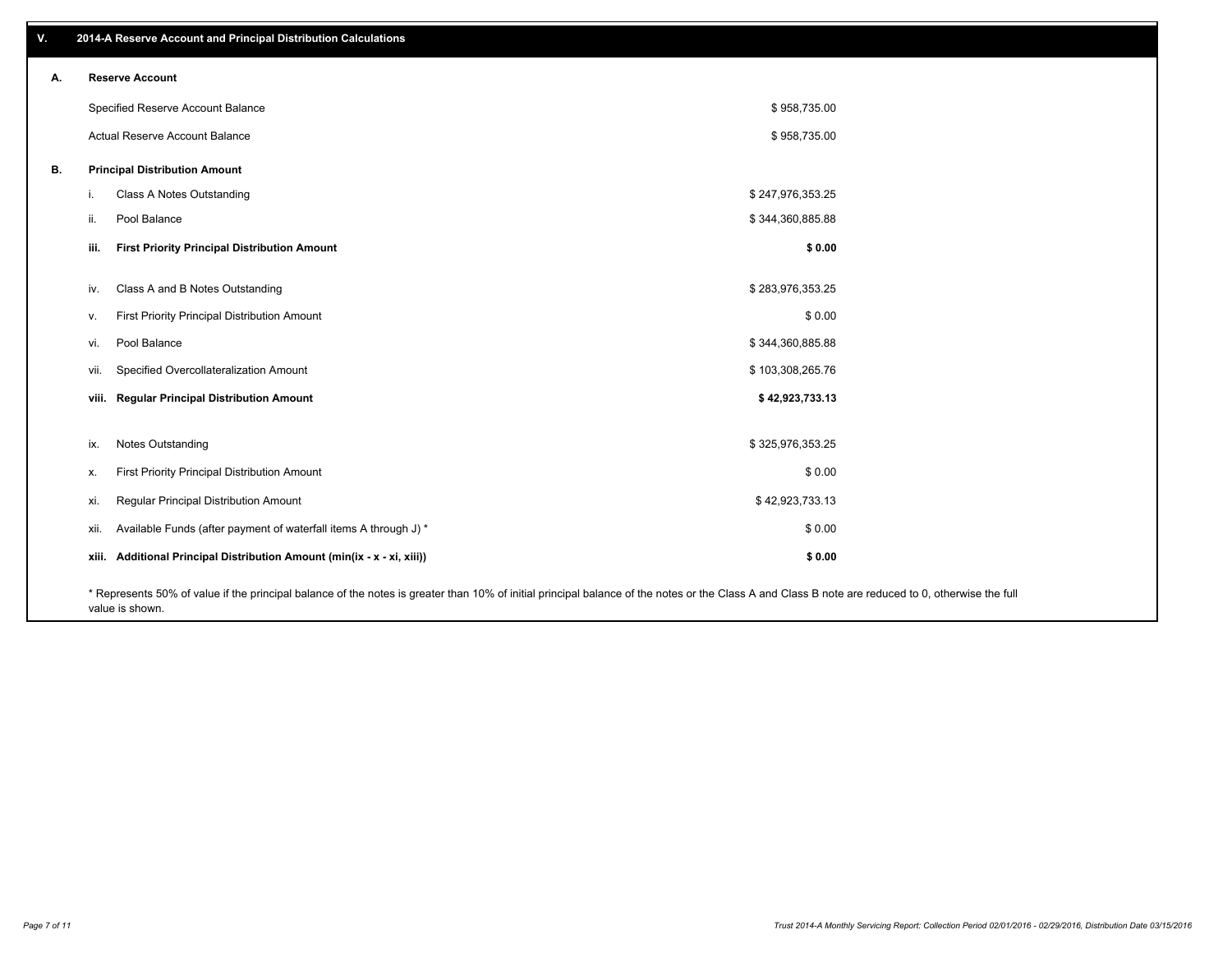| VI. |  | 2014-A Waterfall for Distributions |  |  |  |
|-----|--|------------------------------------|--|--|--|
|-----|--|------------------------------------|--|--|--|

|                                                                                        | Paid             | <b>Funds Balance</b> |
|----------------------------------------------------------------------------------------|------------------|----------------------|
| <b>Total Available Funds</b>                                                           |                  | \$5,682,136.69       |
| <b>Trustee Fees</b><br>A                                                               | \$0.00           | \$5,682,136.69       |
| В<br>i. Master Servicing Fees                                                          | \$13,889.50      | \$5,668,247.19       |
| ii. Sub-Servicing Fees                                                                 | \$209,059.80     | \$5,459,187.39       |
| C<br>i. Administration Fees                                                            | \$6,667.00       | \$5,452,520.39       |
| ii. Unreimbursed Administrator Advances plus any Unpaid                                | \$0.00           | \$5,452,520.39       |
| D<br>Class A Noteholders Interest Distribution Amount                                  | \$375,862.95     | \$5,076,657.44       |
| E<br><b>First Priority Principal Payment</b>                                           | \$0.00           | \$5,076,657.44       |
| F<br>Class B Noteholders Interest Distribution Amount                                  | \$120,000.00     | \$4,956,657.44       |
| G<br>Class C Noteholders Interest Distribution Amount                                  | \$157,500.00     | \$4,799,157.44       |
| H<br><b>Reinstatement Reserve Account</b>                                              | \$0.00           | \$4,799,157.44       |
| Regular Principal Distribution                                                         | \$4,799,157.44   | \$0.00               |
| J<br>i. Carryover Master Servicing Fees                                                | \$0.00           | \$0.00               |
| ii. Carryover Sub-servicing Fees                                                       | \$0.00           | \$0.00               |
| Κ<br>Additional Principal Distribution Amount                                          | \$0.00           | \$0.00               |
| L<br>Unpaid Expenses of Trustee                                                        | \$0.00           | \$0.00               |
| M<br>Unpaid Expenses of Administrator                                                  | \$0.00           | \$0.00               |
| Remaining Funds to the Excess Distribution Certificateholder<br>N                      | \$0.00           | \$0.00               |
|                                                                                        |                  |                      |
| <b>Waterfall Conditions</b>                                                            |                  |                      |
| <b>Class C Noteholders' Interest Distribution Condition</b>                            |                  |                      |
| i.<br>Pool Balance                                                                     | \$344,360,885.88 |                      |
| ii.<br>Class A and B Notes Outstanding                                                 | \$283,976,353.25 |                      |
| iii.<br>Class C Noteholders' Interest Distribution Ratio (i / ii)                      | 121.26%          |                      |
| Minimum Ratio<br>iv.                                                                   | 110.00%          |                      |
| Is the Class C Noteholders' Interest Distribution Condition Satisfied (iii > iv)<br>v. | Y                |                      |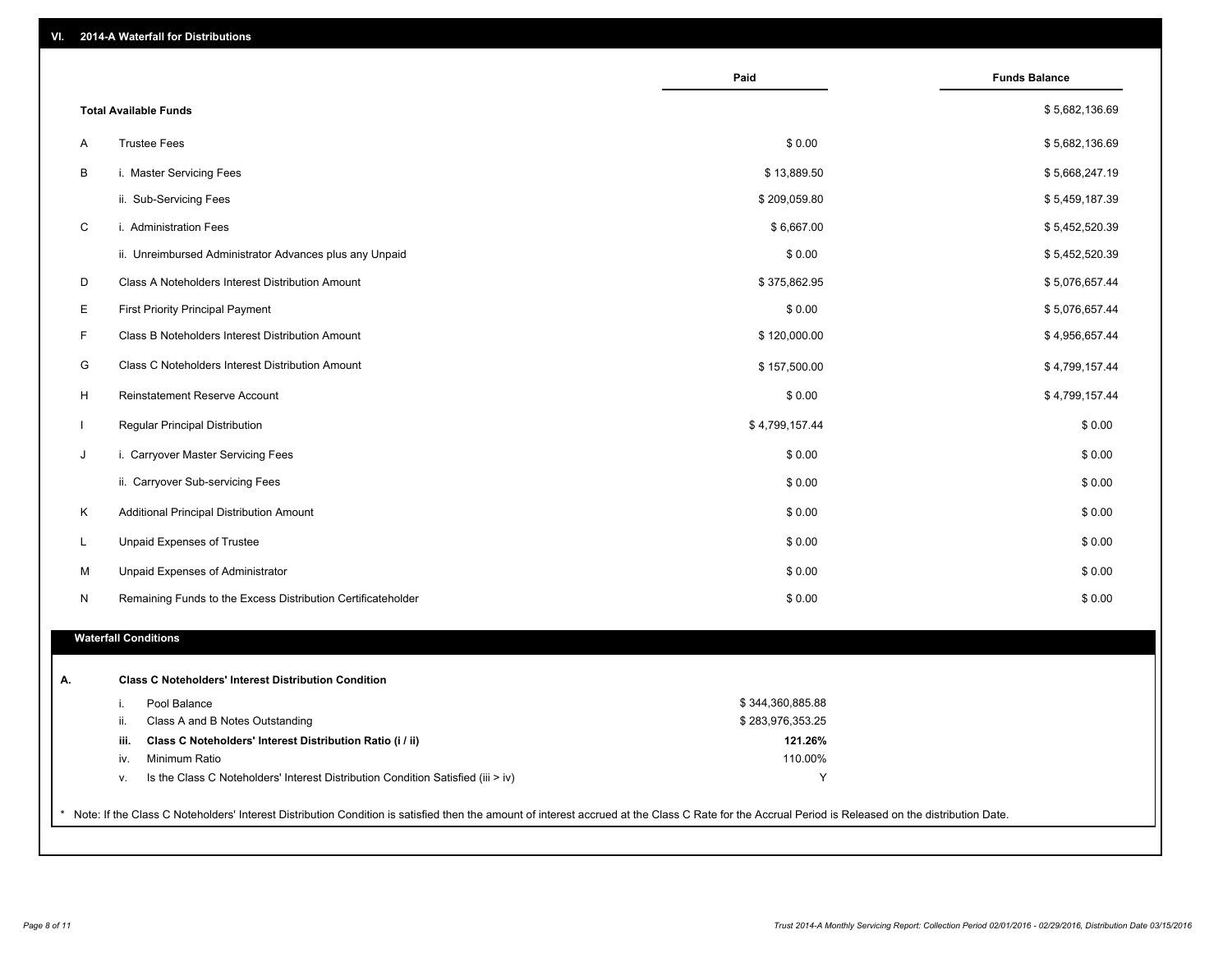| <b>Distribution Amounts</b>                                |                         |                         |                         |
|------------------------------------------------------------|-------------------------|-------------------------|-------------------------|
|                                                            | A <sub>1</sub>          | A <sub>2</sub> A        | A <sub>2</sub> B        |
| Cusip/Isin                                                 | 784456AA3               | 784456AB1               | 784456AC9               |
| <b>Beginning Balance</b>                                   | \$61,976,353.25         | \$68,000,000.00         | \$68,000,000.00         |
| Index                                                      | <b>LIBOR</b>            | <b>FIXED</b>            | <b>LIBOR</b>            |
| Spread/Fixed Rate                                          | 0.50%                   | 3.05%                   | 1.15%                   |
| Record Date (Days Prior to Distribution)                   | 1 NEW YORK BUSINESS DAY | 1 NEW YORK BUSINESS DAY | 1 NEW YORK BUSINESS DAY |
| <b>Accrual Period Begin</b>                                | 2/16/2016               | 2/15/2016               | 2/16/2016               |
| <b>Accrual Period End</b>                                  | 3/15/2016               | 3/15/2016               | 3/15/2016               |
| Daycount Fraction                                          | 0.07777778              | 0.08333333              | 0.07777778              |
| Interest Rate*                                             | 0.92700%                | 3.05000%                | 1.57700%                |
| <b>Accrued Interest Factor</b>                             | 0.000721000             | 0.002541667             | 0.001226556             |
| <b>Current Interest Due</b>                                | \$44,684.95             | \$172,833.33            | \$83,405.78             |
| Interest Shortfall from Prior Period Plus Accrued Interest | $\mathsf{\$}$ -         | $\mathsf{\$}$ -         | $\mathsf{\$}$ -         |
| <b>Total Interest Due</b>                                  | \$44,684.95             | \$172,833.33            | \$83,405.78             |
| <b>Interest Paid</b>                                       | \$44,684.95             | \$172,833.33            | \$83,405.78             |
| <b>Interest Shortfall</b>                                  | $\mathsf{\$}$ -         | $\mathcal{S}$ -         | $\mathcal{S}$ -         |
| <b>Principal Paid</b>                                      | \$4,799,157.44          | $\mathcal{S}$ -         | $\mathsf{\$}$ -         |
| <b>Ending Principal Balance</b>                            | \$57,177,195.81         | \$68,000,000.00         | \$68,000,000.00         |
| Paydown Factor                                             | 0.040670826             | 0.000000000             | 0.000000000             |
| <b>Ending Balance Factor</b>                               | 0.484552507             | 1.000000000             | 1.000000000             |

\* Pay rates for Current Distribution. For the interest rates applicable to the next distribution date, please see https://www.salliemae.com/about/investors/data/SMBabrate.txt.

**VII. 2014-A Distributions**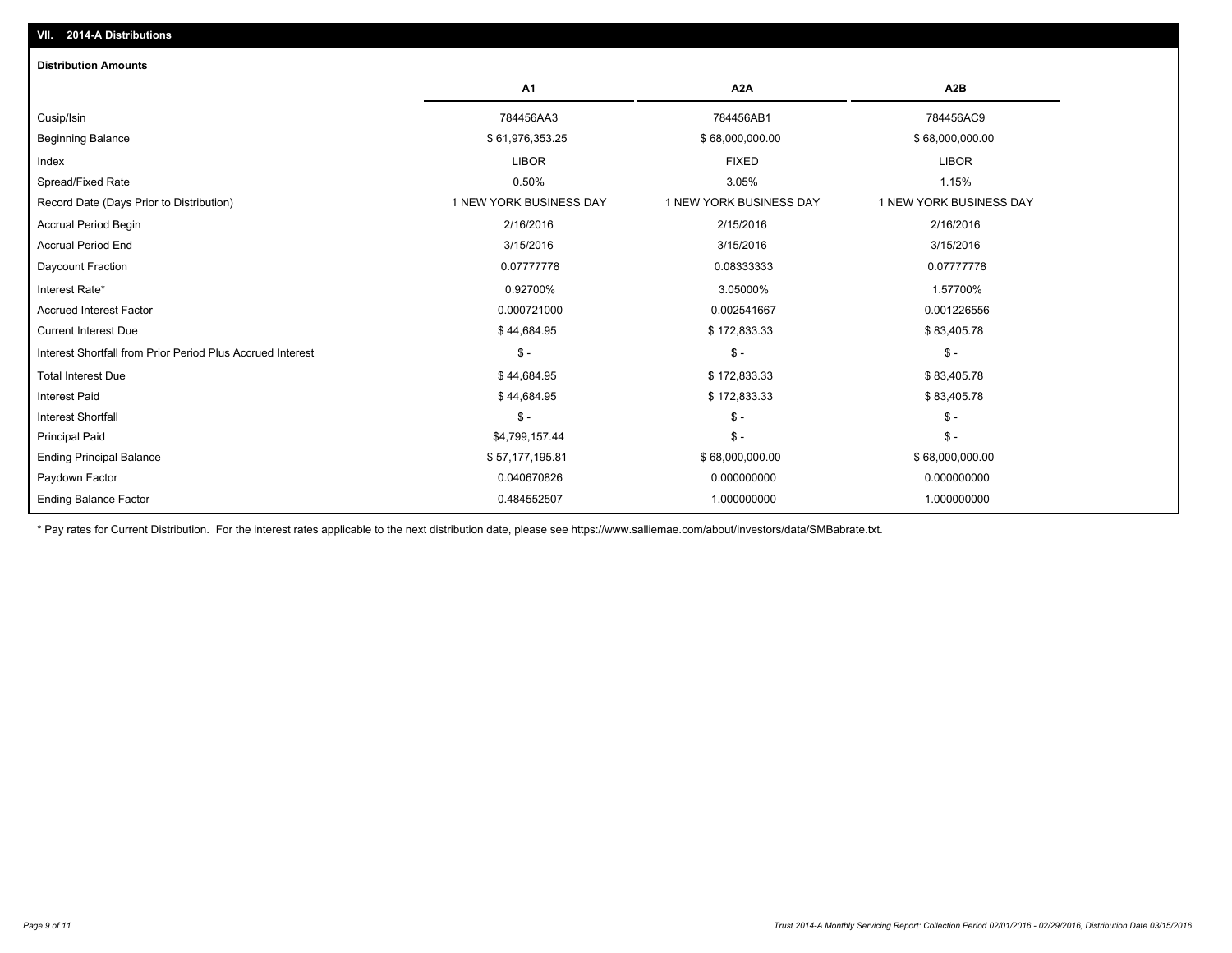| <b>Distribution Amounts</b>                                |                         |                         |                         |
|------------------------------------------------------------|-------------------------|-------------------------|-------------------------|
|                                                            | A3                      | в                       | С                       |
| Cusip/Isin                                                 | 784456AD7               | 784456AE5               | 784456AF2               |
| <b>Beginning Balance</b>                                   | \$50,000,000.00         | \$36,000,000.00         | \$42,000,000.00         |
| Index                                                      | <b>LIBOR</b>            | <b>FIXED</b>            | <b>FIXED</b>            |
| Spread/Fixed Rate                                          | 1.50%                   | 4.00%                   | 4.50%                   |
| Record Date (Days Prior to Distribution)                   | 1 NEW YORK BUSINESS DAY | 1 NEW YORK BUSINESS DAY | 1 NEW YORK BUSINESS DAY |
| <b>Accrual Period Begin</b>                                | 2/16/2016               | 2/15/2016               | 2/15/2016               |
| <b>Accrual Period End</b>                                  | 3/15/2016               | 3/15/2016               | 3/15/2016               |
| Daycount Fraction                                          | 0.07777778              | 0.08333333              | 0.08333333              |
| Interest Rate*                                             | 1.92700%                | 4.00000%                | 4.50000%                |
| <b>Accrued Interest Factor</b>                             | 0.001498778             | 0.003333333             | 0.003750000             |
| <b>Current Interest Due</b>                                | \$74,938.89             | \$120,000.00            | \$157,500.00            |
| Interest Shortfall from Prior Period Plus Accrued Interest | $\mathsf{\$}$ -         | $\mathsf{\$}$ -         | $\mathsf{\$}$ -         |
| <b>Total Interest Due</b>                                  | \$74,938.89             | \$120,000.00            | \$157,500.00            |
| <b>Interest Paid</b>                                       | \$74,938.89             | \$120,000.00            | \$157,500.00            |
| <b>Interest Shortfall</b>                                  | $\mathsf{\$}$ -         | $\mathsf{\$}$ -         | $\mathsf{\$}$ -         |
| Principal Paid                                             | $S -$                   | $\mathsf{\$}$ -         | $S -$                   |
| <b>Ending Principal Balance</b>                            | \$50,000,000.00         | \$36,000,000.00         | \$42,000,000.00         |
| Paydown Factor                                             | 0.000000000             | 0.000000000             | 0.000000000             |
| <b>Ending Balance Factor</b>                               | 1.000000000             | 1.000000000             | 1.000000000             |
|                                                            |                         |                         |                         |

\* Pay rates for Current Distribution. For the interest rates applicable to the next distribution date, please see https://www.salliemae.com/about/investors/data/SMBabrate.txt.

**VII. 2014-A Distributions**